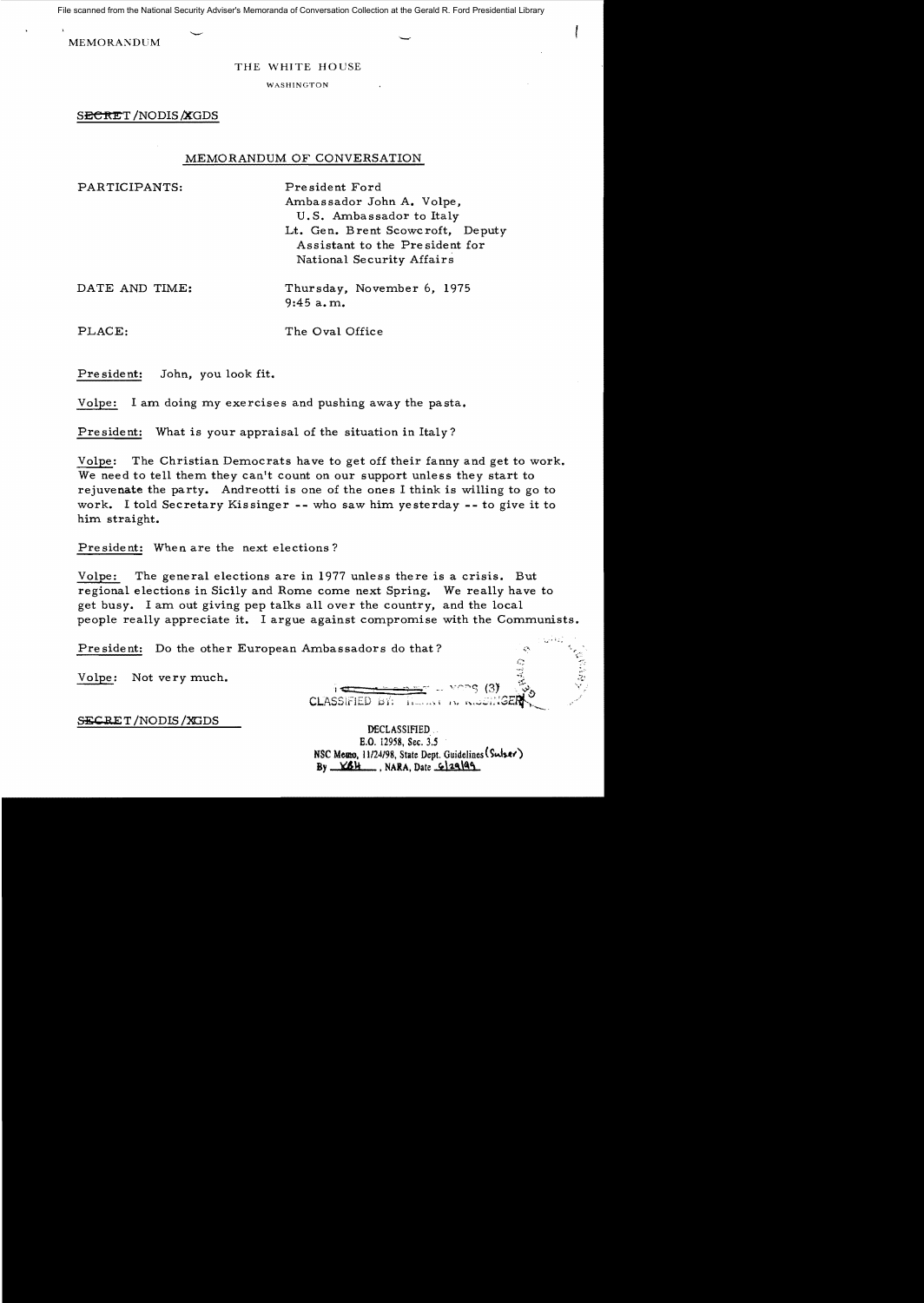## **SECRET** /NODIS /XGDS 2

President: I plan to take that up at the economic summit. There isn't much point in laboring over economics if we aren't taking the political steps necessary to strengthen the West.

Volpe: There isn't much going on. If the Christian Democratics could hold their own or gain a point or two in the Rome, Genoa and Sicily elections next year, it would be a tremendous psychological boost.

Scowcroft: Aren't the local Communist governments working on impressing people with their efficiency at running things?

Volpe: They have a tremendous propaganda machine. Bologna has the highest debt in the country. I am trying to get the Christian Democrats to publicize the se things and get the story out.

They have to revise their election lists to put some of the young blood higher on the list so it just isn't the old heads who get in.

There was a bitter fight over the Christian Democratic leadership last summer. It was poorly done and the new Party Secretary doesn't want the job. Leone wants to hold the convention in January rather than March and to get Forlani in there. He is a very attractive guy -- he doesn't really want it but is patriotic enough to take it on. He also will have to cultivate the Socialists some, because the Christian Democrats can't rule by themselves.

President: John, I have a bad day ahead.

Volpe: Thank you for seeing me, Mr. President.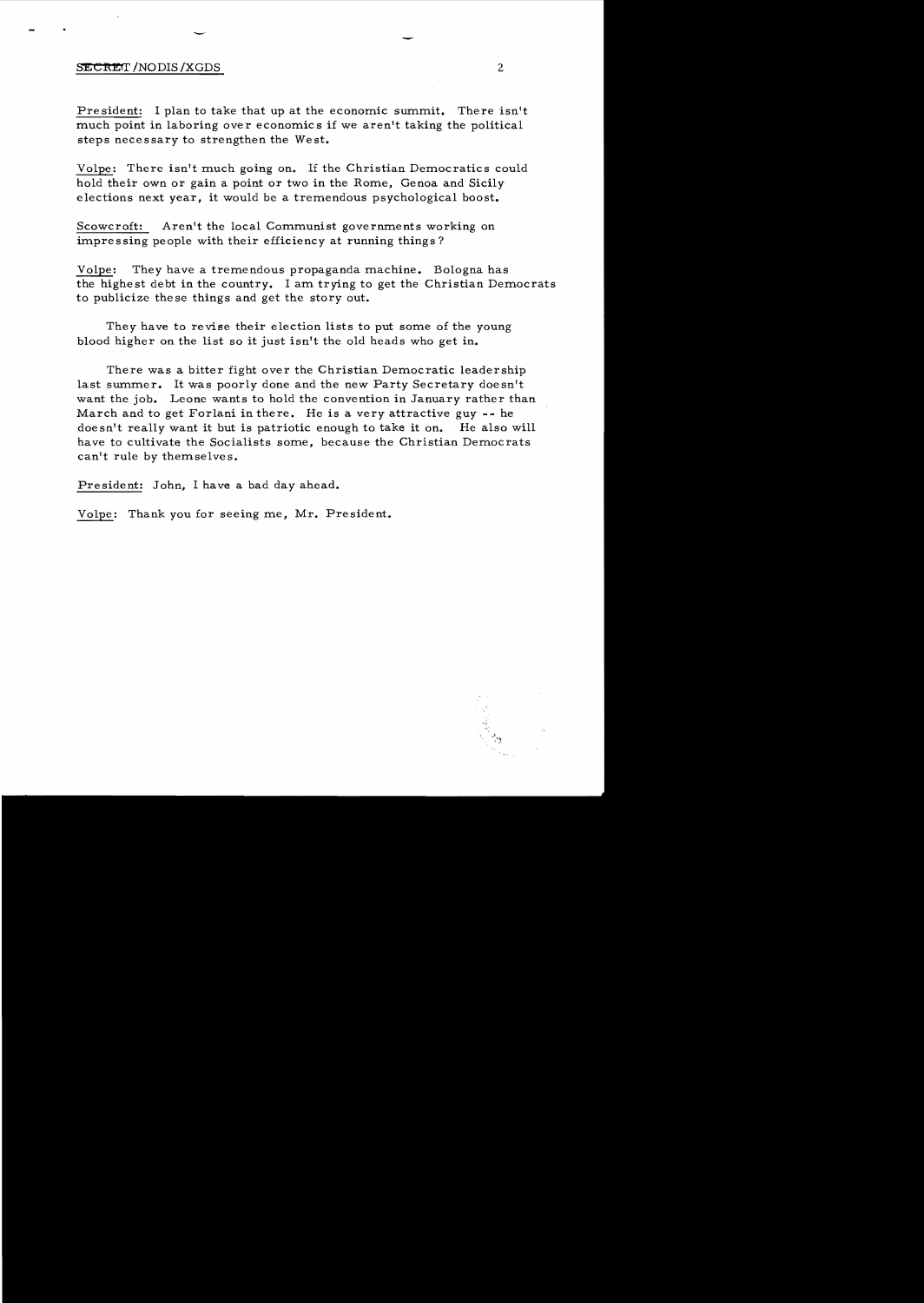they butter hast a drawn in they Fell Emmo VP/Volpe 20075 P John, Jum look fit dan doing un exceise aid partir avec 2 posto Munit jour oppraisely sit in State V the pi has tystoff its farming & get to corch. We medt till than they can't court on on proppert intersting start to represent a party. Androthe is neck need think is certify to got work. I total K - who saw him justulyto give it to him straught. PU her one upt electric V and electrons in 17 index a cross, But regimed elections in Suitz & Remacerne next Spring. We thally land get brough demonst juing pep talks allower a cernity & a local willy oppose. et à 2 ayer agent compromisé avec contr Doc other Euro amis do tant. V Trot every Much, P & plan to lub that my at a erson summer. There equit und paintimetating laboury over eurosin if we arrot taking a pointied stops were as strungthen callest. There isn't unnit going on If a Da could hold  $U_{++}$ No aun or gain a point à 2 en c Rosse, Genoi, + Sicily electrics met jean it and the a terminders pry locat. S arent - la lord creet parts unpig on inguin of their effecting. They have ce tremmentous propaganda unabina DECLASSAHGU E.O. 12958, SEC. 3.5 N**SC MEMO, 11/24/08, STATE DEPT.** GUIDELINES NAPA DATE 4  $\mu\phi$